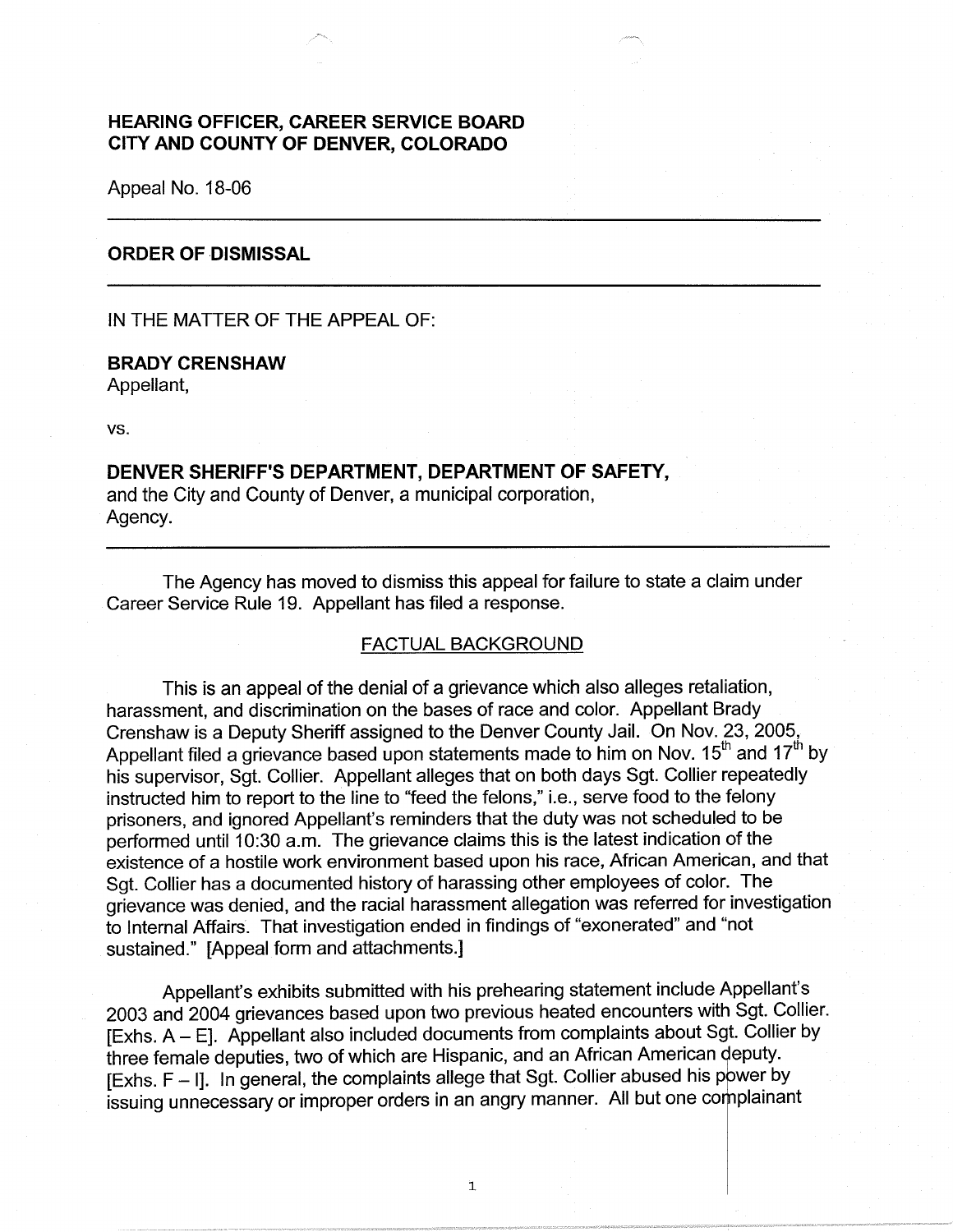believed Sgt. Collier's motive was discriminatory. The exception believed Sgt. Collier demonstrated a pattern of retaliating against those who would not obey his orders to break the rules. [Exh. H.]

The Agency argues that the supervisor's repeated requests to perform the duty of feeding the felony prisoners did not raise a claim of racial harassment, which requires racial conduct that is severe or pervasive enough to alter the conditions of employment, citing Bolden v. PRC,  $43$  F.3d  $545$  ( $10^{th}$  Cir. 1994). In addition, the Agency states that the relief requested is beyond the scope of the Career Service Rules.

Appellant counters that his past grievances against Sgt. Collier based on racial harassment were sustained, and that there have been other incidents of harassment against employees of color. Appellant argues that he has been singled out for unfavorable treatment because of his race in this instance and on two other occasions, one in 2003 and one in 2004. [Exhs. B, C.] In the 2003 grievance, Appellant complained that Sgt. Collier accused him of leaving his post when he left for five minutes to use the restroom, and ordered him alone not to use the restroom without permission. The 2004 grievance arose from Sgt. Collier's order to perform a duty called "the fence pull" out of rotation, i.e, more frequently than other deputies. Appellant claims that jurisdiction is proper under <u>Hicks v. Gates Rubber Co,</u> 833 F.2d 1406 (10<sup>th</sup> Cir., 1987), <u>Hirchfield v.</u> New Mexico Corrections Department, 916 F.2d 576 (10<sup>th</sup> Cir. 1990), and Griffith v. Colorado Division of Youth Services, 17 F.3d 1323 (10<sup>th</sup> Cir. 1994).

### ANALYSIS

Matters outside the pleadings have been presented and considered in the resolution of this motion, and therefore it is treated as one for summary judgment pursuant to C.R.C.P. Rule 12(b). On summary judgment motion, the evidence is viewed in the light most favorable to the non-moving party, and all reasonable inferences are drawn therefrom. Bryant v. Farmers Ins. Exh., 432 F.3d 114 (10<sup>th</sup> Cir. 2005). The issue to be resolved is whether, taking the allegations made in the appeal as true, Appellant has presented a genuine issue for hearing under C.R.C.P. Rule 56.

Racial harassment is a claim of discrimination which may be proven by two separate theories: tangible employment action harassment or hostile environment harassment. The first requires proof of "a significant change in employment status." Notice No. 915.002, § IV(B), EEOC Compliance Manual (June 18, 1999), citing Burlington Industries, Inc. v. Ellerth, 118 S.Ct. at 2268. Here, Appellant has not asserted any change in his employment status, and therefore the appeal does not present a claim under the tangible employment action theory.

Appellant's discrimination claim is also defeated by the nature of the conduct complained of. An adverse employment action is necessary to prove a claim of race discrimination under the disparate treatment theory. McDonnell Douglas v. Green, 411 U.S. 792 (1973). Since the supervisor's comments did not adversely affect Appellant's employment, the discrimination claim cannot stand.

2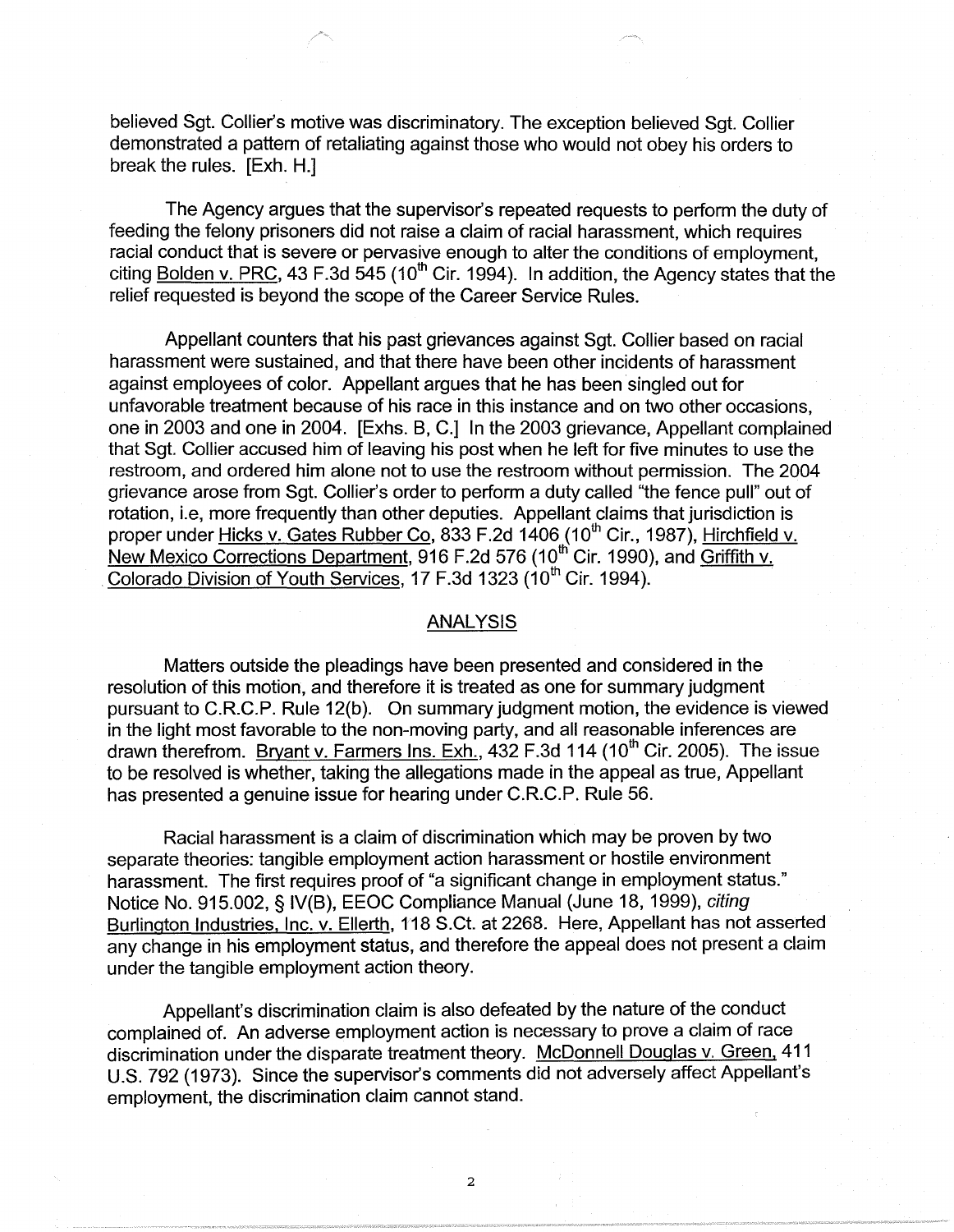In addition, it should be noted that a grievance is not appealable unless it "results in an alleged violation of the Career Service Rules ... and negatively impacts the employee's pay, benefits or status. CSR§ 19-10 (8)(2). The November comments made by Appellant's supervisor manifestly had no effect on Appellant's pay, benefits or employment status. Therefore, the grievance is not appealable.

Hostile work environment harassment is established by proof of conduct having "the purpose or effect of unreasonably interfering with an individual's work performance or creating an intimidating, hostile, or offensive working environment." EEOC Guidelines on Discrimination Because of Sex, 29 CFR § 1604.11, quoted with approval in Meritor Savings Bank v. Vinson, 477 U.S. 57 (1986). A prima facie case of hostile work environment harassment must show that "under the totality of the circumstances (1) the harassment was pervasive or severe enough to alter the terms, conditions, or privilege of employment, and (2) the harassment was racial or stemmed from racial animus." Bloomer v. United Parcel Service, Inc., 94 Fed.Appx. 820 (10<sup>th</sup> Cir. 2004) (internal quotations omitted). In evaluating all the circumstances of the conduct within the work environment, a court must consider factors such as "the frequency of the discriminatory conduct, its severity, whether it is physically threatening or humiliating, or a mere offensive utterance, and whether it unreasonably interferes with an employee's work performance." Harris v. Forklift Systems, Inc., 510 U.S. 17, 23 (1993).

The November 2005 conduct was not overtly racial in nature, and Appellant has not produced any information from which I could find that but for his race the conduct would not have occurred. See McKinney v. Dole, 765 F. 2d 1129, 1131 (D.C.Cir. 1985). Moreover, three unpleasant encounters with a supervisor over the course of three years do not establish a pervasive pattern of actions which creates a hostile or offensive work atmosphere. Using the factors enunciated in Harris, id., the conduct was not frequent, severe, or physically threatening, and there is no showing that the conduct unreasonably interfered with Appellant's work performance. The 2003 grievance alleges conduct that was arguably humiliating, but the two events since that time did not combine to create a hostile work environment on the basis of race. The events demonstrate the occurrence of "isolated events without connection in time, character, or person", similar to those alleged and found wanting in Bloomer, supra, at 824.

The cases cited by Appellant do not support his argument. In Hicks v. Gates, supra, an African American female employee was subjected to a number of racial slurs, discipline, criticisms of her performance, and was touched by her supervisor on two occasions. The **Hirschfield court affirmed a district court finding of sexual harassment** based upon an inmate letter stating an intention to rape the female employee, three incidents where the inmate stared at her from a dark closet, and two incidents where a captain hugged and kissed her without her permission. In Griffith v. Colorado Division of Youth Services, supra, the district court did not find the existence of a hostile work environment.

Appellant's exhibits from four other employees alleging that Sgt. Collier took similar actions against them cannot be considered as additional evidence that Appellant himself